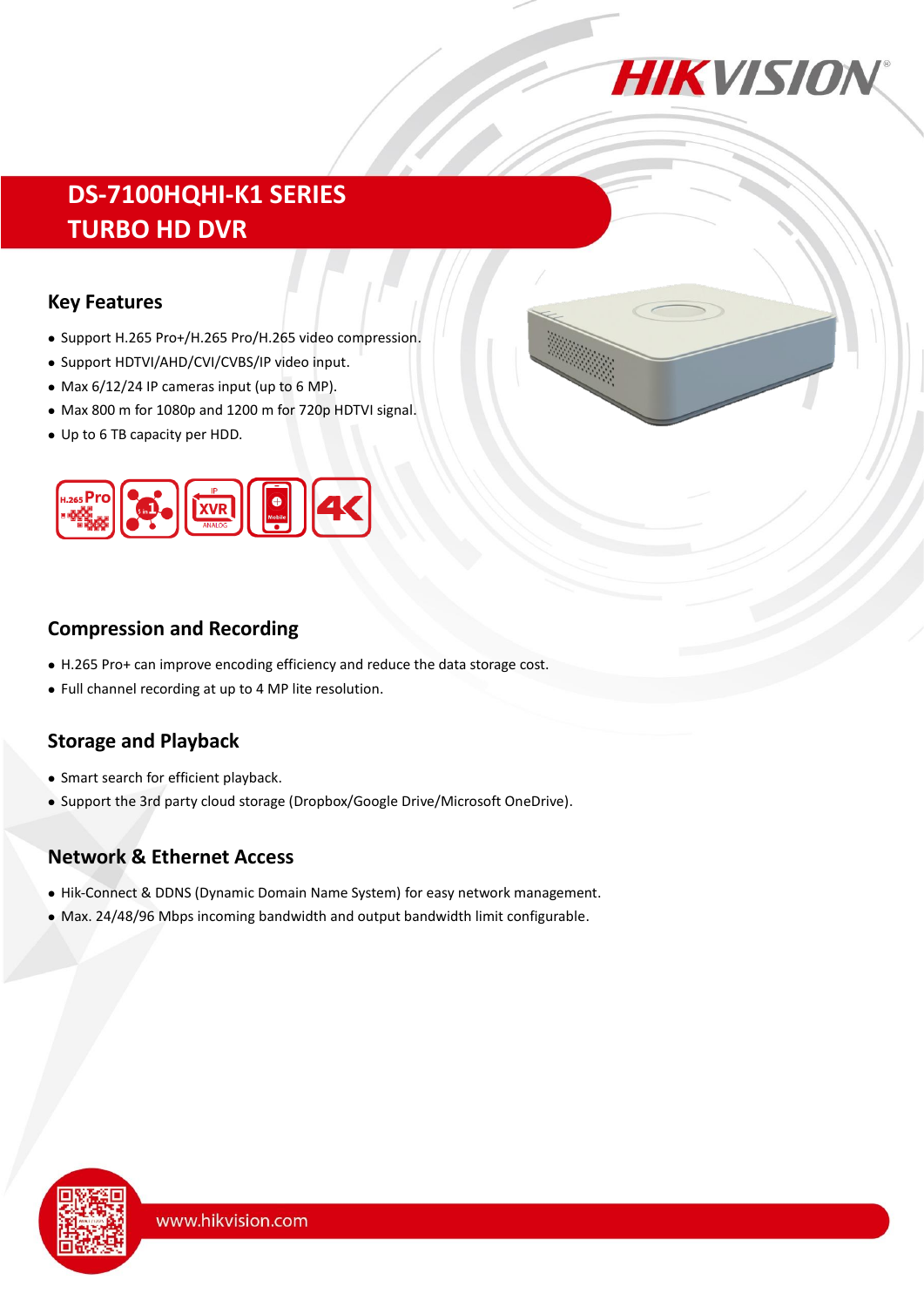

# **Specifications**

| <b>Model</b>               | <b>DS-7104HQHI-K1</b>                                                       | <b>DS-7108HQHI-K1</b> |                                               | <b>DS-7116HQHI-K1</b> |  |  |  |
|----------------------------|-----------------------------------------------------------------------------|-----------------------|-----------------------------------------------|-----------------------|--|--|--|
| <b>Recording</b>           |                                                                             |                       |                                               |                       |  |  |  |
| <b>Video compression</b>   | H.265 Pro+/H.265 Pro/H.265/H.264+/H.264                                     |                       |                                               |                       |  |  |  |
| <b>Encoding resolution</b> | When 1080p Lite mode is not enabled:                                        |                       |                                               |                       |  |  |  |
|                            | 4 MP lite/3 MP/1080p/720p/VGA/WD1/4CIF/CIF;                                 |                       |                                               |                       |  |  |  |
|                            | When 1080p Lite mode is enabled:                                            |                       |                                               |                       |  |  |  |
|                            | 4 MP lite/3 MP/1080p lite/720p lite/VGA/WD1/4CIF/CIF                        |                       |                                               |                       |  |  |  |
|                            | Main stream:                                                                |                       |                                               |                       |  |  |  |
| <b>Frame rate</b>          | When 1080p Lite mode not enabled:                                           |                       |                                               |                       |  |  |  |
|                            | For 4 MP stream access:                                                     |                       |                                               |                       |  |  |  |
|                            | 4 MP lite@15fps; 1080p lite/720p/WD1/4CIF/VGA/CIF@25fps (P)/30fps (N)       |                       |                                               |                       |  |  |  |
|                            | For 3 MP stream access: 3 MP/1080p/720p/VGA/WD1/4CIF/CIF@15fps              |                       |                                               |                       |  |  |  |
|                            | For 1080p stream access:                                                    |                       |                                               |                       |  |  |  |
|                            | 1080p/720p@15fps; VGA/WD1/4CIF/CIF@25fps (P)/30fps (N)                      |                       |                                               |                       |  |  |  |
|                            | For 720p stream access: 720p/VGA/WD1/4CIF/CIF@25fps (P)/30fps (N)           |                       |                                               |                       |  |  |  |
|                            | When 1080p Lite mode enabled:                                               |                       |                                               |                       |  |  |  |
|                            | 4 MP lite/3 MP@15fps; 1080p lite/720p lite/VGA/WD1/4CIF/CIF@25fps (P)/30fps |                       |                                               |                       |  |  |  |
|                            | (N)                                                                         |                       |                                               |                       |  |  |  |
|                            | Sub-stream:                                                                 |                       |                                               |                       |  |  |  |
|                            | WD1/4CIF@12fps; CIF@25fps (P)/30fps (N)                                     |                       |                                               |                       |  |  |  |
| Video bit rate             | 32 Kbps to 6 Mbps                                                           |                       |                                               |                       |  |  |  |
| Dual stream                | Support                                                                     |                       |                                               |                       |  |  |  |
| <b>Stream type</b>         | Video, Video & Audio                                                        |                       |                                               |                       |  |  |  |
| <b>Audio compression</b>   | G.711u                                                                      |                       |                                               |                       |  |  |  |
| <b>Audio bit rate</b>      | 64 Kbps                                                                     |                       |                                               |                       |  |  |  |
| <b>Video and Audio</b>     |                                                                             |                       |                                               |                       |  |  |  |
|                            | 4-ch (up to 12-ch)<br>2-ch (up to $6$ -ch)<br>8-ch (up to 24-ch)            |                       |                                               |                       |  |  |  |
| IP video input             | Up to 6 MP resolution                                                       |                       |                                               |                       |  |  |  |
|                            | Support H.265+/H.265/H.264+/H.264 IP cameras                                |                       |                                               |                       |  |  |  |
| Analog video input         | $4$ -ch                                                                     | 8-ch                  |                                               | $16$ -ch              |  |  |  |
|                            | BNC interface (1.0 Vp-p, 75 $\Omega$ ), supporting coaxitron connection     |                       |                                               |                       |  |  |  |
|                            | 4 MP, 3 MP, 1080p25, 1080p30, 720p25, 720p30, 720p50, 720p60                |                       |                                               |                       |  |  |  |
| <b>HDTVI input</b>         | *: The 3 MP signal input is only available for channel 1 of DS-7104HQHI-K1, |                       |                                               |                       |  |  |  |
|                            | channel 1/2 of DS-7108HQHI-K1, and channel 1/2/3/4 of DS-7116HQHI-K1.       |                       |                                               |                       |  |  |  |
| <b>AHD input</b>           | 4 MP, 1080p25, 1080p30, 720p25, 720p30                                      |                       |                                               |                       |  |  |  |
| <b>HDCVI input</b>         | 1080p25, 1080p30, 720p25, 720p30                                            |                       |                                               |                       |  |  |  |
| <b>CVBS input</b>          | Support                                                                     |                       |                                               |                       |  |  |  |
|                            | HDMI: 1-ch, 4K (3840 × 2160)/30Hz, 2K                                       |                       |                                               |                       |  |  |  |
|                            |                                                                             |                       | $(2560 \times 1440)/60$ Hz, 1920 × 1080/60Hz, |                       |  |  |  |
| HDMI/VGA output            | 1280 × 1024/60Hz, 1280 × 720/60Hz,<br>1-ch, 1920 × 1080/60Hz, 1280 ×        |                       |                                               |                       |  |  |  |
|                            | 1024/60Hz, 1280 × 720/60Hz, 1024 ×                                          |                       | 1024 × 768/60Hz                               |                       |  |  |  |
|                            | 768/60Hz                                                                    |                       | VGA: 1-ch, 1920 × 1080/60Hz, 1280 ×           |                       |  |  |  |
|                            |                                                                             |                       | 1024/60Hz, 1280 × 720/60Hz, 1024 ×            |                       |  |  |  |
|                            |                                                                             |                       | 768/60Hz                                      |                       |  |  |  |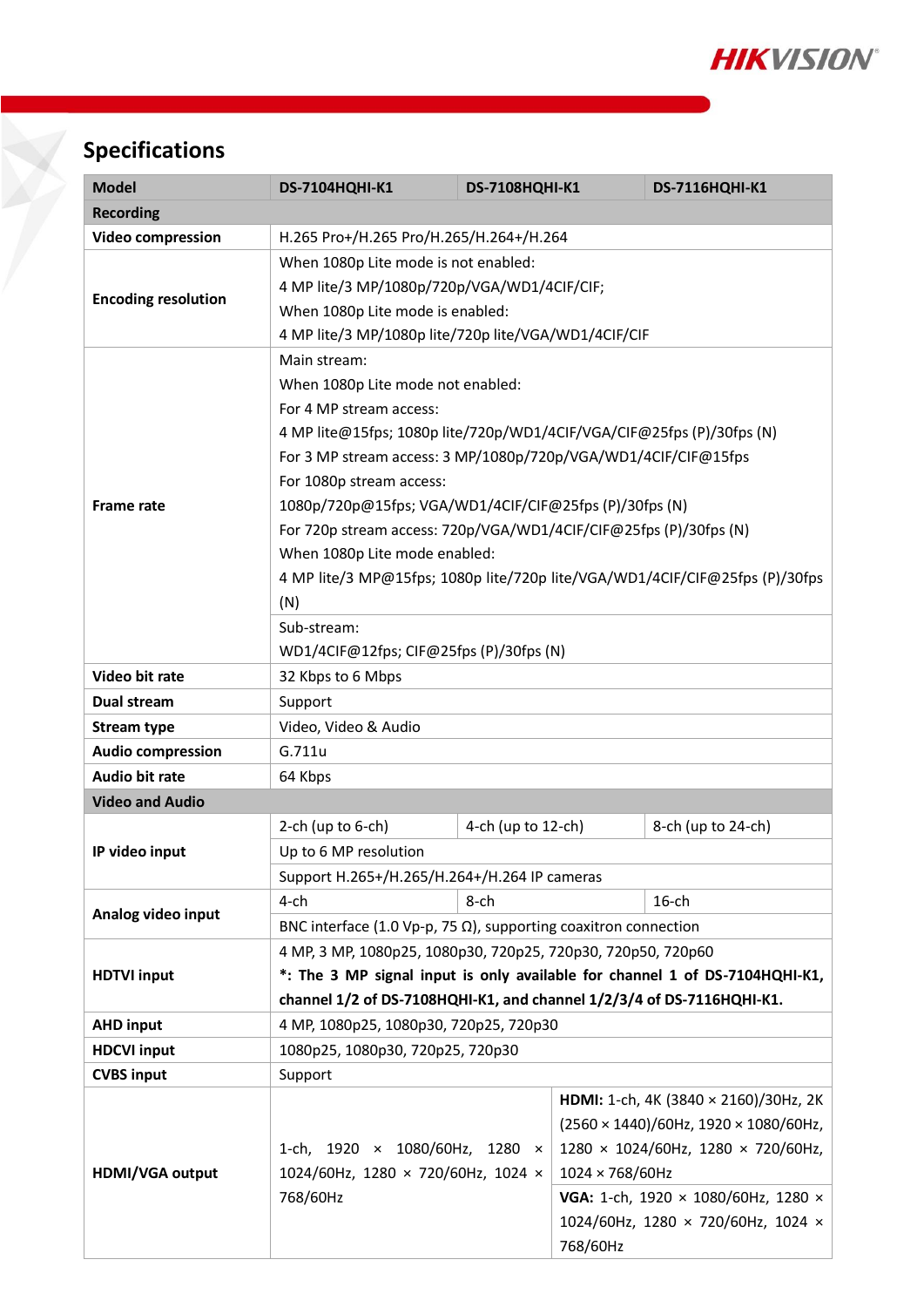

| <b>Audio input</b>                   | 1-ch, RCA (2.0 Vp-p, 1 KΩ)                                                                 |                                                                  |                                                                         |  |  |  |
|--------------------------------------|--------------------------------------------------------------------------------------------|------------------------------------------------------------------|-------------------------------------------------------------------------|--|--|--|
| <b>Audio output</b>                  | 1-ch, RCA (Linear, $1 K\Omega$ )                                                           |                                                                  |                                                                         |  |  |  |
| Two-way audio                        | 1-ch, RCA (2.0 Vp-p, 1 K $\Omega$ ) (using the first audio input)                          |                                                                  |                                                                         |  |  |  |
| Synchronous playback                 | $4$ -ch                                                                                    | $8$ -ch                                                          | $16$ -ch                                                                |  |  |  |
| <b>Network</b>                       |                                                                                            |                                                                  |                                                                         |  |  |  |
| <b>Remote connections</b>            | 32                                                                                         | 64                                                               | 128                                                                     |  |  |  |
| <b>Network protocols</b>             | TCP/IP, PPPoE, DHCP, Hik-Connect, DNS, DDNS, NTP, SADP, NFS, iSCSI, UPnP™,<br>HTTPS, ONVIF |                                                                  |                                                                         |  |  |  |
| <b>Network interface</b>             | 1, RJ45 10M/100M self-adaptive Ethernet interface                                          | 1,<br>RJ45 10M/100M/1000M<br>self-adaptive<br>Ethernet interface |                                                                         |  |  |  |
| <b>Auxiliary interface</b>           |                                                                                            |                                                                  |                                                                         |  |  |  |
| <b>SATA</b>                          | 1 SATA interface                                                                           |                                                                  |                                                                         |  |  |  |
| Capacity                             | Up to 6 TB capacity for each disk                                                          |                                                                  |                                                                         |  |  |  |
| <b>USB</b> interface                 | Real panel: 2 × USB 2.0                                                                    |                                                                  |                                                                         |  |  |  |
| Alarm in/out                         | N/A                                                                                        |                                                                  |                                                                         |  |  |  |
| General                              |                                                                                            |                                                                  |                                                                         |  |  |  |
| <b>Power supply</b>                  | 12 VDC                                                                                     |                                                                  |                                                                         |  |  |  |
| Consumption<br>(without HDD)         | $\leq 8 W$                                                                                 | $\leq 12$ W                                                      | $\leq$ 15 W                                                             |  |  |  |
| <b>Working temperature</b>           | -10 °C to +55 °C (+14 °F to +131 °F)                                                       |                                                                  |                                                                         |  |  |  |
| <b>Working humidity</b>              | 10% to 90%                                                                                 |                                                                  |                                                                         |  |  |  |
| Dimensions ( $W \times D \times H$ ) | $200 \times 200 \times 45$ mm (7.9 $\times$ 7.9 $\times$ 1.8 inch)                         |                                                                  | $285 \times 210 \times 45$ mm (11.2)<br>$\times$ 8.3 $\times$ 1.8 inch) |  |  |  |
| <b>Weights (without HDD)</b>         | ≤ 1 kg $(2.2 \text{ lb})$                                                                  |                                                                  |                                                                         |  |  |  |

Y